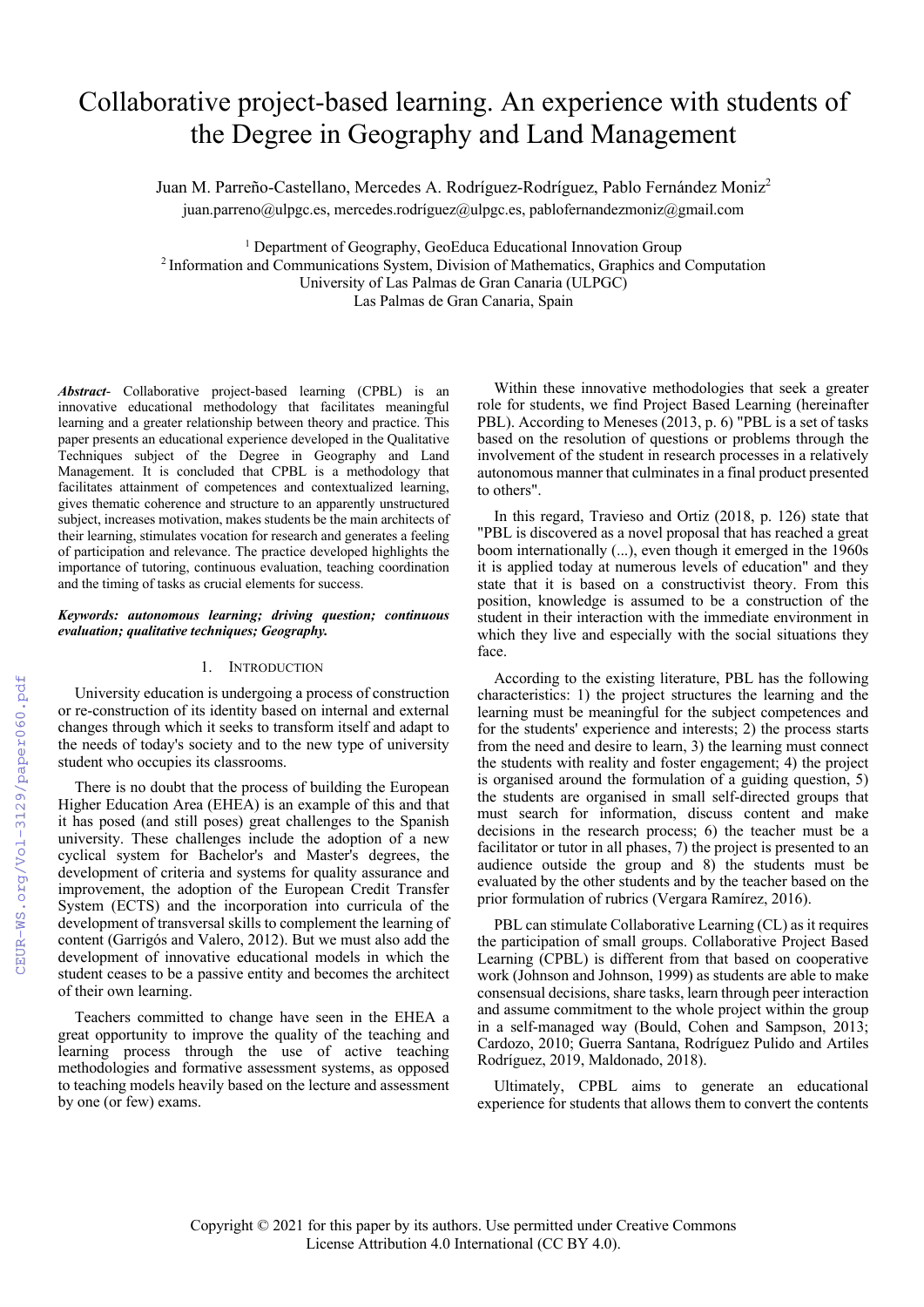into tools that can be used in other contexts and that involve the rational, relational or emotional dimensions in the learning process. The educational experience occurs when the learning experience has led to a change in the learner at the cognitive, physical, emotional or social engagement level (Pérez Gómez, 2012).

## 2. CONTEXT

This paper deals with a didactic experience developed in a classroom at the University of Las Palmas de Gran Canaria (ULPGC) in which it is shown that CPBL is an effective tool for the production of knowledge in university students. The aim of this paper is to describe and analyse the experience and know the students' own perception of the educational process.

The experience is developed in the subject of Qualitative Techniques in the Degree of Geography and Land Management. It is a compulsory subject, taught in the third year, which includes 6 face-to-face ECTS credits(60 hours) and 90 hours of ONLINE learning. The subject has no precedent in previous courses in which methodological knowledge of cartography, geographic information technologies, databases and statistics are predominant. In addition, the students have received hardly any training in qualitative techniques at previous educational levels.

The need to develop an alternative teaching method in the subject stems from two fundamental reasons that undermined the motivation for learning and the results obtained. Firstly, the subject had a certain stigma attached to it, which could be seen in the students' assessment of it. By including techniques that include subjective components of knowledge, students perceived the subject to be less rigorous and therefore of little value in relation to other subjects that were perceived as objective. Secondly, the level of student satisfaction was below the average level for the degree, mainly due to the hasty study of a large number of analytical techniques and the lack of a clear structure in the subject.

Therefore, in order to achieve an improvement in motivation and academic results, the challenge of valuing and giving coherence to the content had to be addressed. Since it was not possible to consider the curricular adaptation of competences, objectives or contents, which are determined in the degree's verification report, a methodological change that prioritised practical activity and the relationship between the different didactic units was chosen.

With this dual purpose in mind, a CPBL methodology was chosen that permitted the development of a practice-based didactic approach which linked all content units through the implementation of the project. But, in addition, this learning tool allowed students to achieve meaningful and long-lasting learning and to have a multifaceted educational experience that included cognitive, emotional and relational aspects. In relation to the first, suffice it to say that, according to E. Dale's learning cone, 90% of what we say and do is remembered ten days after we have said or done it.

It should be noted that collaborative rather than cooperative learning was chosen because it was intended that the students should be the ones to design their interaction structure and be the main decision-makers in the process. In a cooperative project, the teacher has a greater level of control, something that was intended to be avoided (Bruffee, 1999; Delgado, 2016, Monedero and Durán, 2002). On the other hand, the collaborative dimension fitted better with a didactic approach that sought to favour the process over the outcome, as the latter could be affected by contextual factors throughout the semester (Barkley, Cross and Major, 2007).

#### 3. DESCRIPTION

The didactic approach based on CPBL of the Qualitative Techniques subject has been developed in the last two academic years. Previously, a pilot project was carried out during the two previous courses in which PBL was applied first in a cooperative environment and then in a collaborative environment in certain thematic units. The results of this preliminary preparation phase made it possible to implement the CPBL as a structuring didactic element of the entire subject. The subsequent description refers to the 2020-21 academic year.

The teaching methodology is spread over the fifteen weeks of the semester. At the beginning of the course, students are asked to carry out a collaborative project in which they will have to apply the techniques and tools that will be taught in the theoretical part of the course. The teaching project for the subject, the objectives and competences envisaged, the different stages that make up the project, what a collaborative approach entails, the level of commitment required and the assessment method are reported and discussed in class. This introductory phase is of great importance as without the initial understanding and commitment of the learners it will be difficult to achieve satisfactory results.

The students form the different groups and choose the theme of the project according to their personal interests. This must be related to a problem that affects them directly or indirectly or the social reality existing in their geographical environment. Given that the subject is developed in the field of Geography, the subject matter must be linked to this discipline. The final selection of the topics is made after dialogue and agreement among the members of the group with the participation of the subject's teaching staff. In some cases, the teaching staff suggest specific topics related to the Department's research areas or to current geographical issues and invite the students to find the links that these topics may have with the geographical area close to them, with the aim of stimulating commitment to the work and guaranteeing a better result. Throughout this process, the teaching staff acts as an evaluative and supportive element, always avoiding influencing the decision-making process.

In the case of the educational development of the last academic year, the class was divided into five teams of three members and the topics selected were:

- Team 1: Tele-education during the pandemic crisis.
- Team 2: Characterisation of a new user profile of natural spaces as a consequence of the COVID-19 pandemic: implications, trends and prospections.
- Team 3: Social perception of the problem of the deterioration of the Maspalomas dune system and possible improvement due to confinement.
- Team 4: The problems of accessibility for people with reduced mobility in urban and rural areas.
- Team 5: Irregular immigration in The Canary Islands.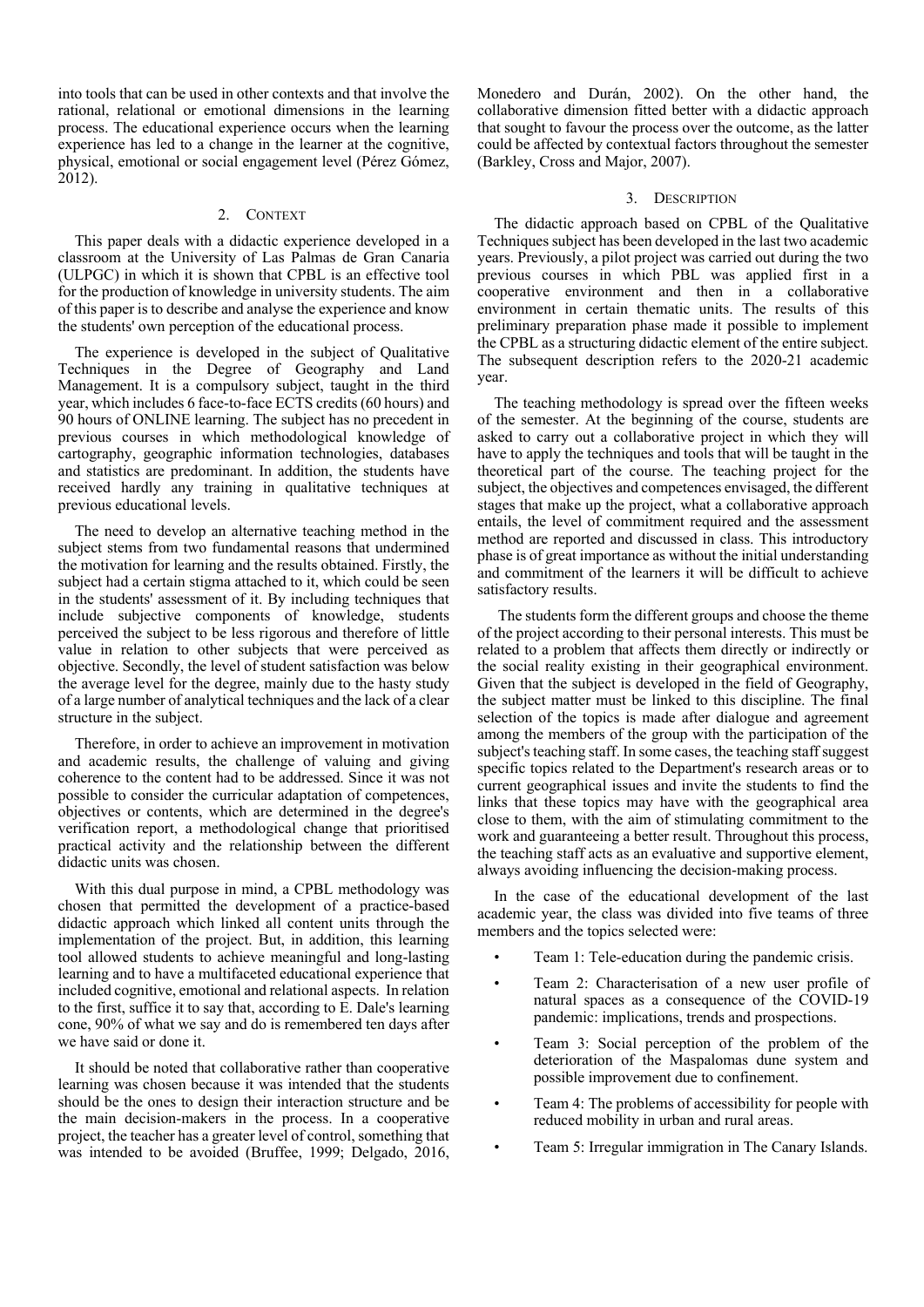As can be seen, the first three themes are directly related to the health crisis situation that was being experienced and, more specifically, to the situation of confinement a few months earlier, proposing the analysis of the repercussions that this has had on the sustainability of two types of geographical space (a dune system and a protected natural mountain area) or on the student's own educational performance. The other two themes, focusing on people with reduced mobility and irregular immigration, were linked to the interests of the students, as some students were members of associations or volunteers involved in the integration of people with reduced mobility and the reception of irregular immigrants.

After this initial information, organisation and motivation phase, the project was organised in six phases (Table 1). The first phase was oriented towards making the groups aware of different points of view in relation to the topic they were going to work on by consulting the bibliography and electronic resources, so that they could define the precise objectives of the work in a more appropriate way and even point out hypotheses for analysis. In other words, the guiding questions were formulated in this phase.

The next four phases focused on a specific technique. The development of these phases was in correspondence with the topics covered in the theoretical classes, so that students learned by doing through their research in each of the different techniques. In this way, the groups had to 1) select a qualified informant, prepare a semi-structured interview questionnaire and conduct and transcribe the interview; 2) prepare a questionnaire for a qualitative survey, select the sample and collect and process the information; 3) design a focus group discussion on the topic of the work and transcribe the results; and 4) conduct a final SWOT analysis based on all the information and discussion generated by the project.

The activities were carried out both face-to-face, using a computer room or the classroom, and non-face-to-face. The use of the virtual classroom and, in general, of ICT in the subject was very useful for facilitating coordination and compliance with the planned timetable. In all phases the teacher acts as a facilitator, providing resources and helping to find solutions. From the second to the fifth phase, the method was combined with teaching work to transmit the content of the techniques as a preliminary step to their assimilation through practice.

The last phase of the project involved the production and presentation to the class of a poster summarising the work carried out and the main results (Figure 1). This last phase also involved tutoring the face-to-face activities and culminated in continuous assessment. The students presented how they had developed the project, the steps they had taken, the problems they had to face and how they had solved them, and the main results obtained. The presentation of the poster to the class allowed each group to be evaluated by the rest of the students in a qualitative way, without this influencing the grade. The students generally focused their intervention on the process rather than the result, asking about the difficulties encountered and the decisions made.

**Table 1**. Phases of the collaborative project-based learning model.

| <b>Description</b> | <b>Observations</b> |
|--------------------|---------------------|
|--------------------|---------------------|

| 1            | After the selection of the<br>topic:<br>Bibliographic<br>research<br>and elaboration of the<br>theoretical framework of<br>the subject.<br>Justification of interest in<br>the research topic.<br>Determination<br>- of<br>the<br>study<br>and<br>the<br>area<br>objective of the project<br>(guiding questions). | The development of the<br>different phases<br>was<br>monitored<br>and<br>facilitated<br>by<br>the<br>teaching staff of the<br>course during the face-                                                                                                                                                                                                                                                    |  |  |  |
|--------------|-------------------------------------------------------------------------------------------------------------------------------------------------------------------------------------------------------------------------------------------------------------------------------------------------------------------|----------------------------------------------------------------------------------------------------------------------------------------------------------------------------------------------------------------------------------------------------------------------------------------------------------------------------------------------------------------------------------------------------------|--|--|--|
| $\mathbf{2}$ | Design of an interview.<br>Selection of an expert to<br>interview.<br>Transcription and analysis<br>of the interview.                                                                                                                                                                                             | to-face<br>practical<br>activity sessions.<br>Also, as the project<br>progressed, the working<br>groups were required to                                                                                                                                                                                                                                                                                 |  |  |  |
| 3            | Design of a survey.<br>$\bullet$<br>Conducting the survey.<br>$\bullet$<br>• Analysis of the survey.                                                                                                                                                                                                              | produce<br>evaluative<br>material.<br>In this way, none of the                                                                                                                                                                                                                                                                                                                                           |  |  |  |
| 4            | Preparation<br>and<br>implementation of one<br>discussion<br>group<br>per<br>project.<br>Transcription and analysis<br>of the discussion group.                                                                                                                                                                   | groups was left behind<br>and continuous work<br>was guaranteed.                                                                                                                                                                                                                                                                                                                                         |  |  |  |
| 5            | Conducting<br><b>SWOT</b><br>$\bullet$<br>a<br>analysis.<br>Discussion of strategies<br>based on SWOT analysis.                                                                                                                                                                                                   |                                                                                                                                                                                                                                                                                                                                                                                                          |  |  |  |
| 6            | Design and production of<br>a poster per team.<br>Oral presentation and<br>defence of the projects.                                                                                                                                                                                                               | This phase had<br>two<br>stages:<br>in<br>the<br>one,<br>classroom, during<br>the<br>practical sessions<br>and<br>tutorials<br>with<br>the<br>different groups,<br>and<br>the<br>other,<br>the<br>presentation<br>of<br>the<br>results in a plenary<br>session, in which the<br>teachers of the subject<br>acted as a panel and<br>each member of the<br>class assessed the work<br>of their classmates. |  |  |  |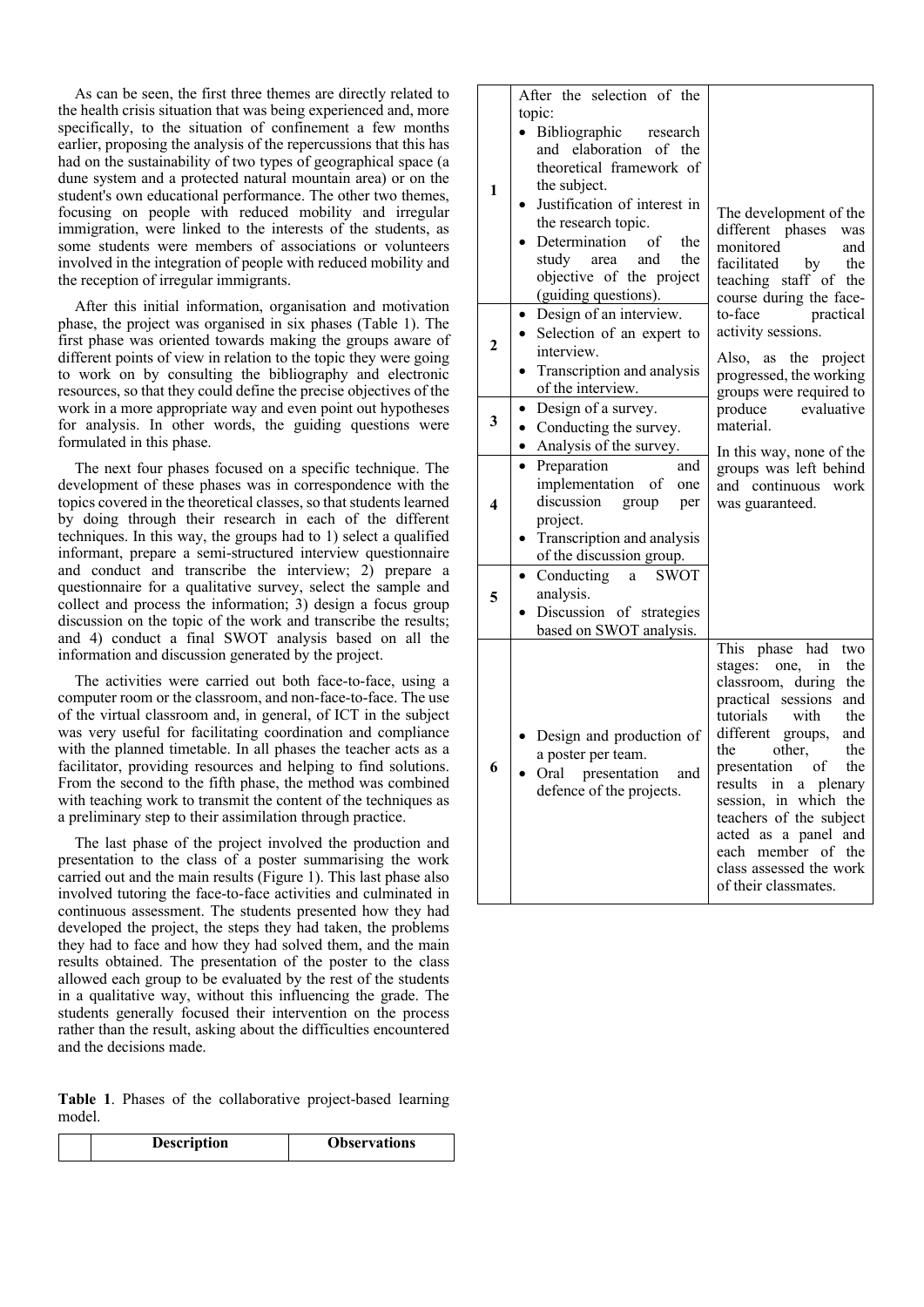

**Figure 1**. Presentation of the results in plenary session. Source: Own elaboration

Assessment was at all times formative, based on the elaboration of a portfolio of tasks and the design of rubrics (Bordas and Cabrera, 2001). It focused both on the process, on how difficulties had been solved and on decision-making, and on the specific results in each task. In relation to the evaluation of the process, given that the students worked in groups, this had to be done throughout the class time by observing the different groups. In order for this evaluation to be formative, the pupils were repeatedly observed.

In relation to the results, it was mainly evaluated how the practical task reflected the assimilation of the theoretical principles of the technique, irrespective of the specific results of its application. For example, in the case of the development of the semi-structured interview questionnaire, what was evaluated was how the interview responded to the theoretical principles of any interview and not so much how it was executed. This assessment was carried out on the basis of the portfolio tasks using specific rubrics previously known to the students. The formative nature required a certain immediacy in the assessment process, given that some competences were assessed repeatedly through different tasks. With the portfolio, assessment was translated into grading, reflecting both the result and the process, with the aim of it becoming a stimulus for reflection in the group.

Once the project was completed, students were asked to answer an ad hoc, self-administered questionnaire through the virtual classroom of the subject, consisting of the following questions, in addition to some personal data, in order to assess the achievements of the learning tool.

1) Do you consider that the project work methodology of the course has helped you to learn about qualitative techniques?

2) Did the way in which the practical activities were carried out motivate you to study the subject?

3) Indicate your level of satisfaction with the methodology used in the Qualitative Techniques course.

4) Would you recommend that this methodology be used again in future courses?

5) Suggestions. Positive and/or negative aspects to be noted.

The first three questions were answered on a five-point Likert scale with 1 indicating complete disagreement and 5 indicating complete agreement. The fourth question was a closed multiple-choice question and the fifth was open-ended. The answers allowed for reflection on the activity carried out and on possible practices for improvement.

Care was taken to ensure that the entire procedure complied with the values and ethical practices required in educational research: voluntary informed consent, right to information, data protection and guarantees of confidentiality, anonymity and non-discrimination.

#### 4. RESULTS

The application of the CPBL methodology contributed to the development of different competences, both general and specific, of the degree and the subject. Among the former, didactic orientation has a direct impact on stimulating knowledge and the ability to apply the scientific method and the capacity for analysis and synthesis, problem solving, decisionmaking, teamwork, information management and the possibility of applying theoretical knowledge in practice. It also has a clear impact on the development of autonomous learning and on knowledge and awareness of human rights and the reduction of all types of inequality.

Among the specific competences, the didactic approach has proved effective in obtaining some competences such as knowledge of human, economic and social geography, the ability to use geographical information as a tool for interpreting the territory, the ability to combine the temporal and spatial dimensions in the explanation of socio-territorial processes or the ability to relate and synthesise transversal territorial information. The active and collaborative nature of CPBL implies achieving other educational goals that are not directly expressed through competences or objectives such as the development of self-esteem, self-recognition or leadership skills. These competences are not formulated in the curriculum of the subject, but were clearly recognisable. It is common in CPBL for this to happen (Vergara Ramírez, 2016).

Likewise, the development of transversal competences is related to this applied methodology by enabling the student to communicate with different audiences, to use the supports and means of communication especially related to the new information and communication technologies, and to allow, with their professional skills and knowledge, the satisfaction of the interests, needs and concerns of their territory.

The students were motivated at all times by the activities and by the use of the different qualitative techniques in their research, they achieved contextualised and meaningful learning of the contents of the subject. This was corroborated by the selfadministered questionnaire. Table 2 shows the means and standard deviations of the items evaluated on a Likert scale. As can be seen, the two items with the highest mean score and lowest standard deviation are those related to the level of satisfaction with the methodology used and with the learning process. Not only is the assessment of learning, motivation and satisfaction high, but homogeneity of opinions is recorded, with low standard deviations and variation rates between 11 and 15%. This highlights the value of collaborative practice, as the students as a whole have been involved.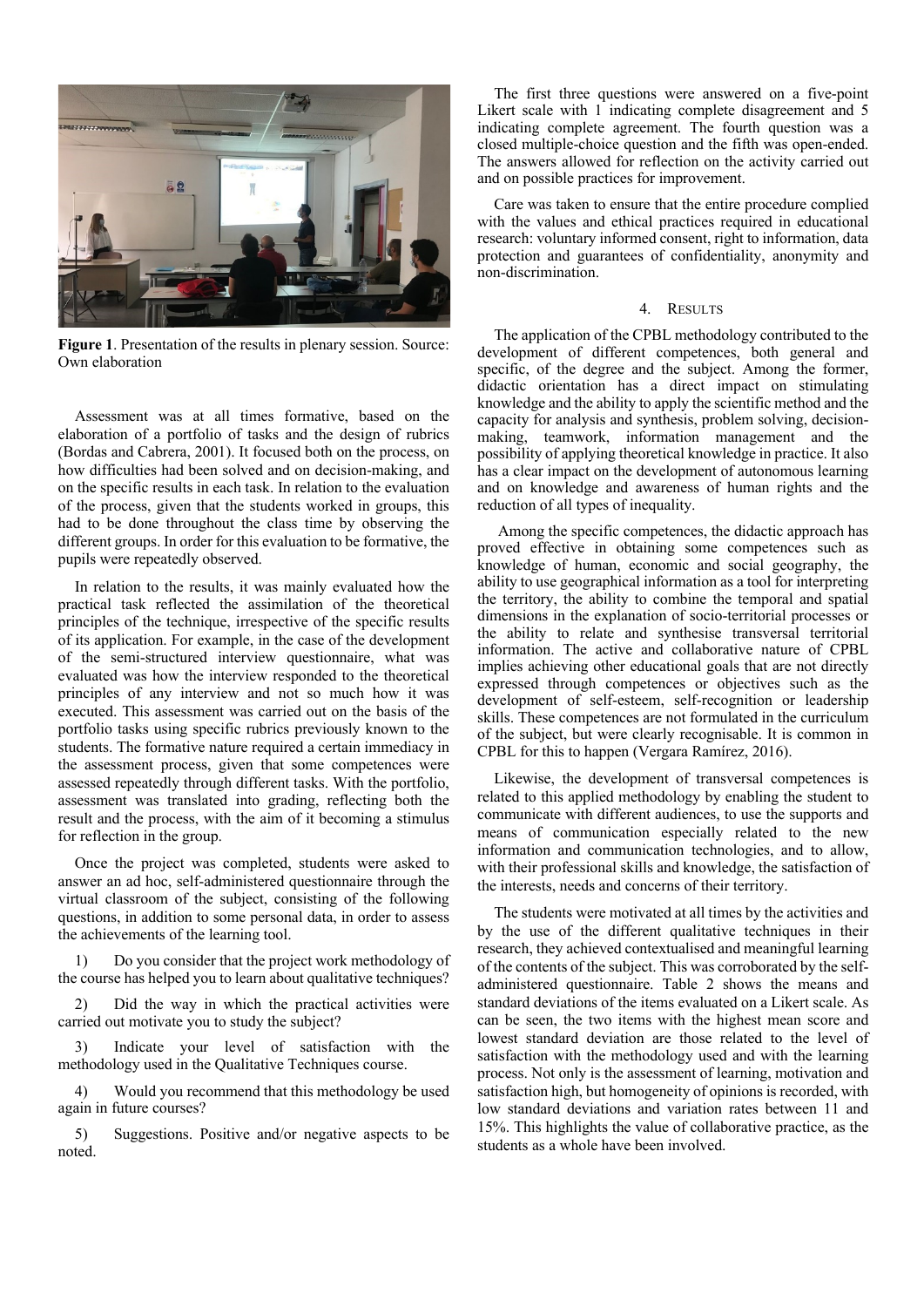|                         |  |  | Table 2. Results of the evaluation of the methodology carried |  |
|-------------------------|--|--|---------------------------------------------------------------|--|
| out by the student body |  |  |                                                               |  |

| Item                                                                                                                           | Average | Standard<br>Deviation |
|--------------------------------------------------------------------------------------------------------------------------------|---------|-----------------------|
| Do you consider that the project<br>work methodology of the course<br>has helped you to learn about<br>qualitative techniques? | 4.4     | 0.49                  |
| Did the way the practical activities<br>were carried out motivate you to<br>study the subject?                                 | 4.1     | 0.64                  |
| Indicate your level of satisfaction<br>with the methodology used in the<br>qualitative techniques course.                      | 4.5     | 0.63                  |

The fact that students recommend the use of this methodology in future courses is the best indicator of learning and motivation. The most valued aspects are the practical nature of the methodology, the combination of face-to-face and nonface-to-face activities, the selection of topics and the relation with their experience, the diversity of techniques and topics addressed, the evaluation style and the implementation of a continuous evaluation system and the development of research interests. The recommendations for improvement made by the students focused on the periodisation of activities, teaching coordination and the introduction of specific software for processing qualitative data.

#### 5. CONCLUSIONS

The changes that are taking place in society and in university education demand innovation in the educational process so that students achieve objectives and competences in an optimal and useful way to put knowledge into practice. In the case analysed, the lack of prior training in the contents of the subject and the breadth of topics and competences present in the teaching project made it difficult for the results to be satisfactory in one semester.

Therefore, taking into account the size of the class, a projectbased methodology developed in a collaborative environment was chosen. This approach made the student the active element in their learning process, allowed them to develop different types of competences, stimulated motivation for learning and gave internal coherence to the subject in its theoretical structuring, in the relationship between theory and practice and in the teaching-learning process itself.

Moreover, social change in recent years is leading us to a scenario in which it is increasingly necessary for students not only to learn content, but also to learn to use it and contextualise it in the territory. In this sense, CPBL is a methodology designed for the real practical application of what has been

learned and the achievement of meaningful and contextualised learning.

The key to the success of this methodological approach lies in seven or eight essential elements (Larmer and Mergendoller, 2010): the choice of meaningful content, the good formulation of guiding questions, the stimulation of the need to know, the autonomy in learning and the students' decision-making capacity in the process, formative and continuous assessment, the use of contemporary technologies, the formulation of appropriate competences and the final presentation to the class or the public.

 Taking into account the experience developed, we would like to highlight some essential aspects that should be taken into account for their application in other contexts: 1) the understanding by all parties of the implications of a collaborative process in which each party brings differentiated skills that must be recognised. One of the keys to success is that students must understand what CPBL is and how it will be assessed; 2) the acceptance of differentiated roles on the part of students and teachers. The former must assume their central role in their own learning and the latter must relegate their role as transmitters of content to that of continuous tutoring; 3) the strong relationship there must be between the subject matter addressed and the students' own life experience or interests as a basis for motivation and meaningful learning; 4) the flexibility of the didactic approach according to the circumstances of the research process itself and the development of the contextual circumstances surrounding the educational process; 5) the coherence between the didactic approach and assessment. This must necessarily be continuous and formative, based on results and processes, and must generate equally continuous feedback; and 6) the development of students' awareness that they are primarily responsible for their own achievements and evaluation.

On the other hand, the experience has not been without its difficulties. In this sense, the following should be assessed: 1) the difficulty of applying this methodology in large groups, especially in terms of tutoring and assessment, given the student/teacher ratios in Spanish universities; 2) the excessive dedication that this type of teaching entails for the teaching staff and students; 3) the difficulties involved in getting all students to accept and be motivated to carry out the project, given the diversity of personal situations and 4) how complex it is to transfer an assessment based sometimes on narration to grading, when the education system has enthroned the "objective" grade as evidence of achievement.

Finally, the application of CPBL in the Qualitative Techniques subject has allowed us to reflect on the incomplete fit between the specific competences of the subject and the general and transversal competences of the degree with innovative teaching methodologies. We believe that in general the Geography and Land Management degree seems to be designed to be taught using more traditional teaching approaches and this means that certain competences such as creativity, leadership skills, improving self-esteem, etc. are under-represented. These competences are essential in today's university education and their inclusion in teaching plans and projects must go hand in hand with a commitment to methodological innovation.